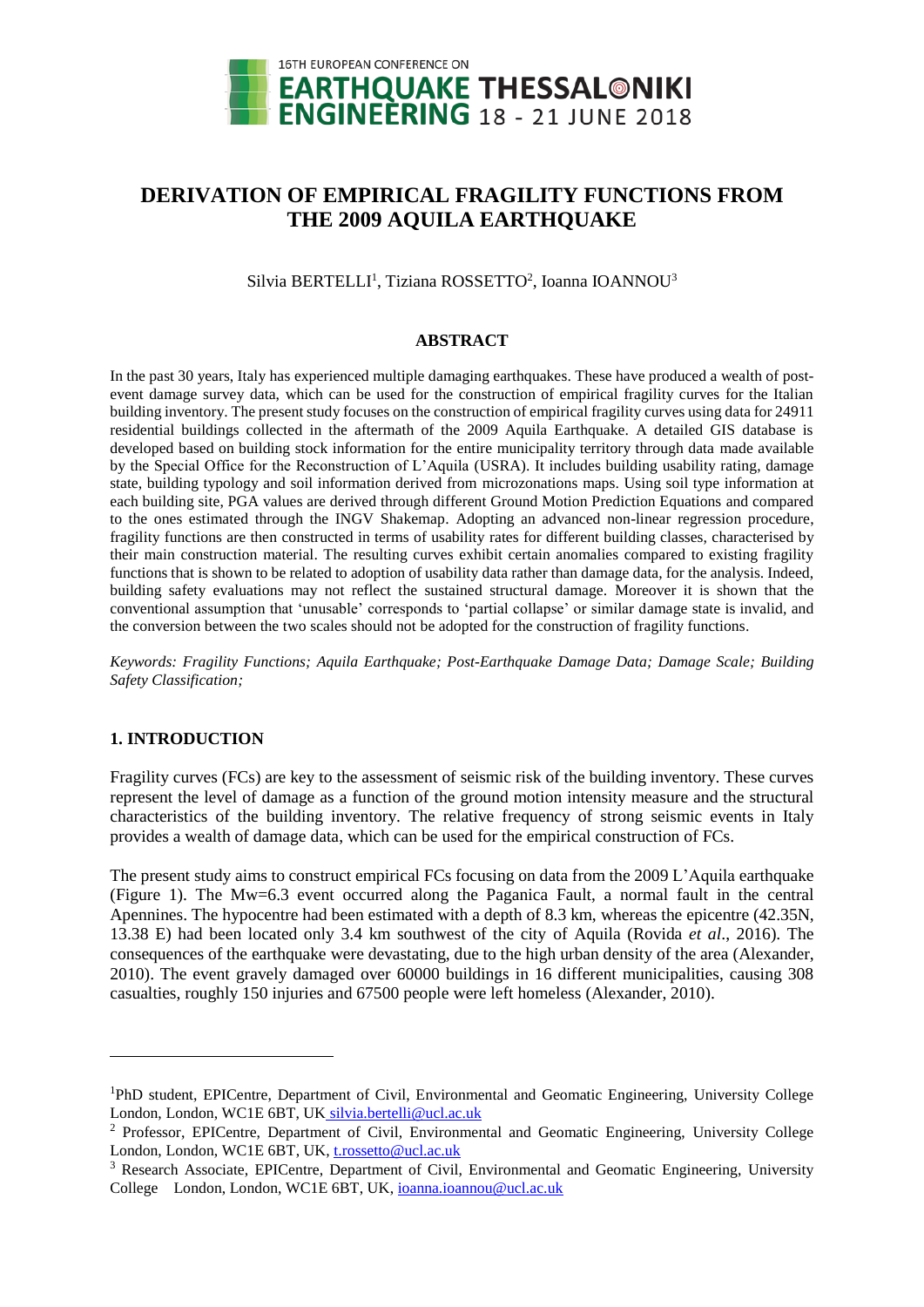

Figure 1. L'Aquila Earthquake and Paganica Fault.

Several studies have looked at the large amount of data on the earthquake consequences that was collected in the aftermath of the event for the development of empirical FCs (e.g. Liel & Lynch, 2012, De Luca *et al*., 2015; Del Gaudio *et al*., 2017). Different sample sizes of the affected damage buildings have been used in each study, and with the exception of Liel & Lynch (2012) who collected their own damage data, most past FC studies for L'Aquila (e.g. De Luca *et al*., 2015; Del Gaudio *et al*., 2017) have used data derived from post-earthquake safety assessments made by the the Department of Civil Protection (DCP). The latter conducted post-earthquake surveys of buildings using the AeDES forms described in Baggio *et al*. (2007), with the primary aim of assessing the 'usability' of ordinary, typically residential, buildings in the emergency phase following the earthquake.

Prompted by the 2009 earthquake, a detailed microzonation study was carried out by a working group comprising the DCP and several universities (MS-AQ Working Group, 2010) to better understand geologic, geomorphologic, geotechnical, and geophysical features of the L'Aquila's area. Despite this, all the aforementioned FCs have adopted as their ground motion intensity measure peak ground acceleration (PGA) estimated through the INGV Shakemap [\(http://shakemap.rm.ingv.it/shake/index.html\)](http://shakemap.rm.ingv.it/shake/index.html), which is only a first-order assessment of the experienced ground shaking (Michelini *et al*., 2008). In addition, novel and statistical data analysis techniques have been proposed by the GEM Guidelines (Rossetto *et al*., 2014). These constitute a considerable improvement compared to the statistical models used in the aforementioned studies.

In the present research, the GEM methodology is adopted to construct empirical FCs for masonry and reinforced concrete (RC) buildings using data from 24,911 buildings collected from both the parametric forms of the Special Office for the Reconstruction of L'Aquila (Ufficio Speciale per la Ricostruzione dell'Aquila, USRA) and the DPC's safety classification map. The focus of this research is the sensitivity analysis of the derived functions to the ground motion prediction method (i.e. Shakemaps vs GMPE), and an evaluation of the suitability of safety evaluation data for use in FC construction. In the next section, a detailed description of the post-disaster database adopted from this study is presented followed, in Section 3, by the statistical analysis of the dataset and Conclusions in Section 4.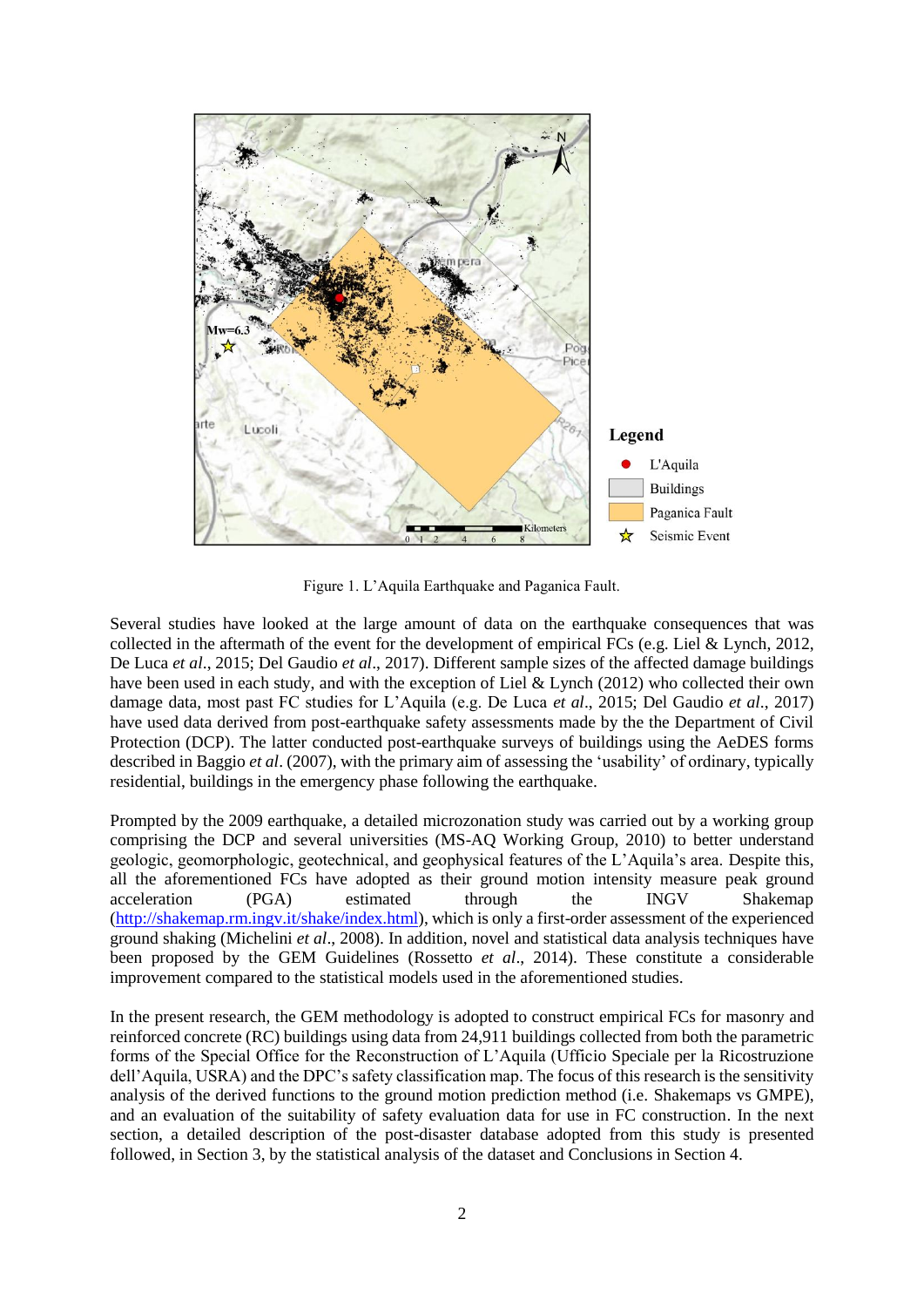# **2. THE 2009 L'AQUILA EARTHQUAKE DATABASE**

The 2009 earthquake affected an area in the central section of the Apennines mountain chain, which runs the length of the country. The main municipality affected was L'Aquila, a moderate-sized city (466 km2) located in Central Italy approximately 100 km northeast of Rome. The city itself is enclosed by medieval walls, surrounded by high-density quarters, and more sparsely populated suburbs such has Coppito and Pettino. The surrounding area, always within the municipal borders, also includes several scattered villages like Onna, Paganica, and Tempera which were severely damaged by the event (Ricci *et al*., 2011).

In what follows, the multiple sources of the adopted data are discussed together with the main variables used for the construction of FCs, namely: the usability scale, the buildings characteristics and the intensity measure are presented.

# *2.1 Data Sources*

Building data related to the L'Aquila earthquake are available from multiple sources. The AeDES forms and the ReLUIS database are identified as the best data for analysis, but unfortunately, a number of constraints on availability of these data meant that they could not be used in this study. Other sources of data provided by the USRA office and L'Aquila Council are instead adopted.

Detailed building information is made available through the Special Office for the Reconstruction of L'Aquila (USRA) parametric forms. This dataset (received in mid-October 2016 and still ongoing) contains 775 masonry and 88 RC buildings. It enclosed data regarding typology, usage, material, number of floors, volume, year of construction, seismic code adopted, and strengthening interventions effected. It also categorises building using the EMS-98 damage scale (Grunthal, 1998). However, the number of buildings with damage information corresponds to only 2.87% of the total number presented in the cadastral map (30,082 buildings) on which the dataset is based, resulting in a limited amount of data. Compared to this relatively small damage dataset, a significant amount of data based on the safety classification are accessible. Indeed, L'Aquila Council has implemented the DCP map developed in agreement with the AeDES forms into the Cadastral one, resulting in 26697 buildings (88.75% coverage) being attributed a usability rating.

The database used for the current research is developed building-by-building starting from the Cadastral map made available in GIS format from L'Aquila Council. All data from the various sources previously mentioned are joined in ArcGIS to enable each building to be characterised by as much detailed information as possible. The map is then cross-referenced with the Regional Technical Map (CTR) to eliminate special types of structures (e.g. monuments, churches, and barns). After the cleaning procedure, the database contains information for a total of 24,911 buildings.

The database obtained can be evaluated as high quality for its coverage. It presents the entire building stock of L'Aquila and, for each building, geographical coordinates are known. The sample size is one of the most important features that determine the reliability of the mean FCs (Rossetto & Ioannou, 2017). The availability of a such large dataset is indeed in contrast with the majority of the studies available in the literature, which tends to aggregate data into 'bins' of similar ground motion intensities values (e.g. Rota *et al.*, 2008). However, a limitation of the present database is the lack of building height, age, and typology, which are not available for all buildings. Also, residential buildings are not easily distinguished from other construction types, such as schools and hospitals. Indeed, only structures with similar characteristics should be included in a database to avoid uncertainties in the fragility assessment, as suggested in Rossetto and Elnashai (2003). An improvement for the database could be achieved through an extensive analysis of the USRA parametric forms when the reconstruction process will be completed, and this information becomes available.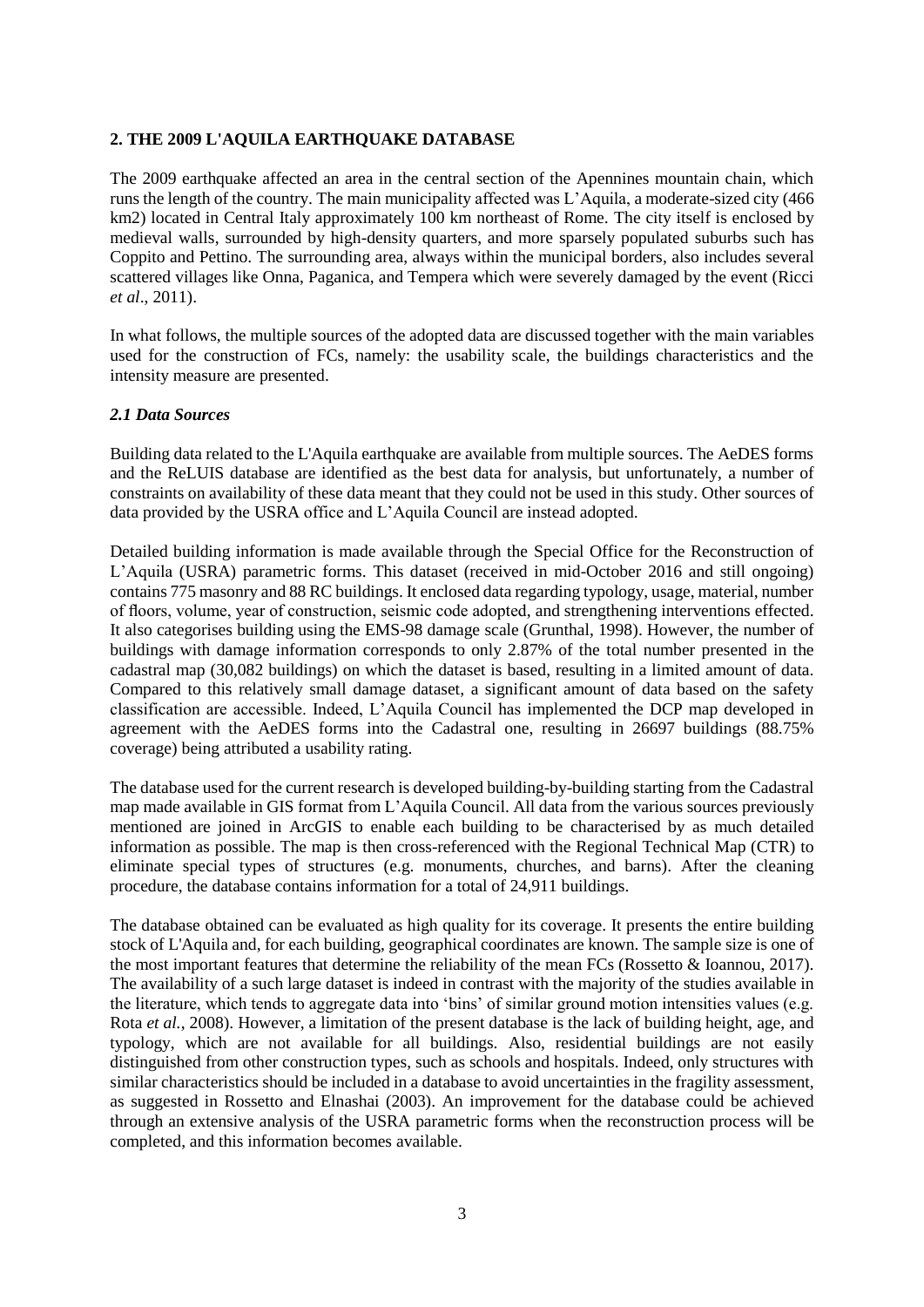# *2.2 Building Classes*

Building structural and non-structural characteristics need to be defined to class together buildings with similar seismic performance to obtain reliable FCs. The building classification is influenced by the type of data available and must consider that a too narrow classification will decrease the sample-size of the data on which to base the FC for each class (Rossetto & Ioannou, 2017). In light of the lack of data on building height and age for all buildings, in this paper, a building classification based only on the material type is adopted.

According to ISTAT (2001), the building inventory in L'Aquila area includes two predominant building typologies: masonry (68%) and reinforced concrete (RC), (24%). Masonry buildings are typically 2-4 storeys high constructed of local stone masonry with mortar joints. RC buildings are present mainly beyond the boundaries of the medieval centre and in the suburban areas, built mostly from the 1970s to 1990s (Tertulliani *et al*., 2011; Rossetto *et al*., 2009).

In the current database, the building typology is known for buildings which were included in the USRA parametric forms. For the ones with missing material type, an assumption based on their location is made which considered buildings in the historical centres as masonry, and those immediately outside the centres as RC (corresponding to urban residential expansion in the 1960s and 1970s). Rural housing are also considered to be of masonry construction. Other material types, including steel, are not considered in this classification, given that they made up just 8% of structures according to ISTAT (2001). As a result, 60% of buildings in the database are considered of masonry and the remainder RC.

The resulting trend is in general agreement with the ISTAT (2001) statistical data. However, the database includes slightly fewer masonry structures, and a higher number of RC structures, a bias created given the engineering assumptions made for the estimation of the material class. In contrast, the previously mentioned studies, such as Del Gaudio *et al*. (2017) who selected only RC buildings from the AeDES forms or Liel & Lynch (2012) who directly inspected the buildings, do not present this bias. For this reason, the current database is considered as low quality for building materials based on GEM Guidelines (Rossetto *et al*., 2014).

# *2.3 Usability Scale*

The current database adopts the building safety classification as a proxy for damage, given its common use during Italian reconstruction processes for the distribution of funds for building interventions (see Baggio *et al.*, 2007 for a full definition of each usability rating). All usability classes (A to F) are present in the database, with 50% of the buildings in Class A (usable), approximately 30% in class E (unusable) and 15% in Class B (Temporarily unusable). Less than 5% of buildings are in C (Partially Unusable) and F (Unusable due to external risks) and just 1% in class D (temporarily unusable because further investigations are needed). Approximately 18% of data presents no information and, hence, are assumed to be in Class A (Usable).

The safety classification as defined in Baggio *et al.* (2007) presents some shortcomings for the purpose of deriving FCs. It is not based on an ordinal scale increasing in intensity from Class A to Class F, and these rates are not mutually exclusive. Thus, to perform a fragility analysis, buildings have been reaggregated in three classes ('usable', 'partially unusable', and 'unusable'). In addition, the defined usability classes cannot be converted into the EMS-98 damage states. The common assumption that 'unusable' is equivalent to 'partial collapse' or similar damage state is invalid. This is evident in the small dataset provided by the Special Office for the Reconstruction of L'Aquila (USRA) for which both safety and damage classification are presented at each building site. In particular, if the distribution of damage states amongst buildings assigned to Class E is considered, a spread of damage states between D0 ( i.e. undamaged - possibly classed as unusable due to a peril posed by an adjacent structure) and D5 (i.e. collapse) is shown (Figure 2). This also means that FCs derived using safety classifications should not be converted to equivalent damage state fragilities.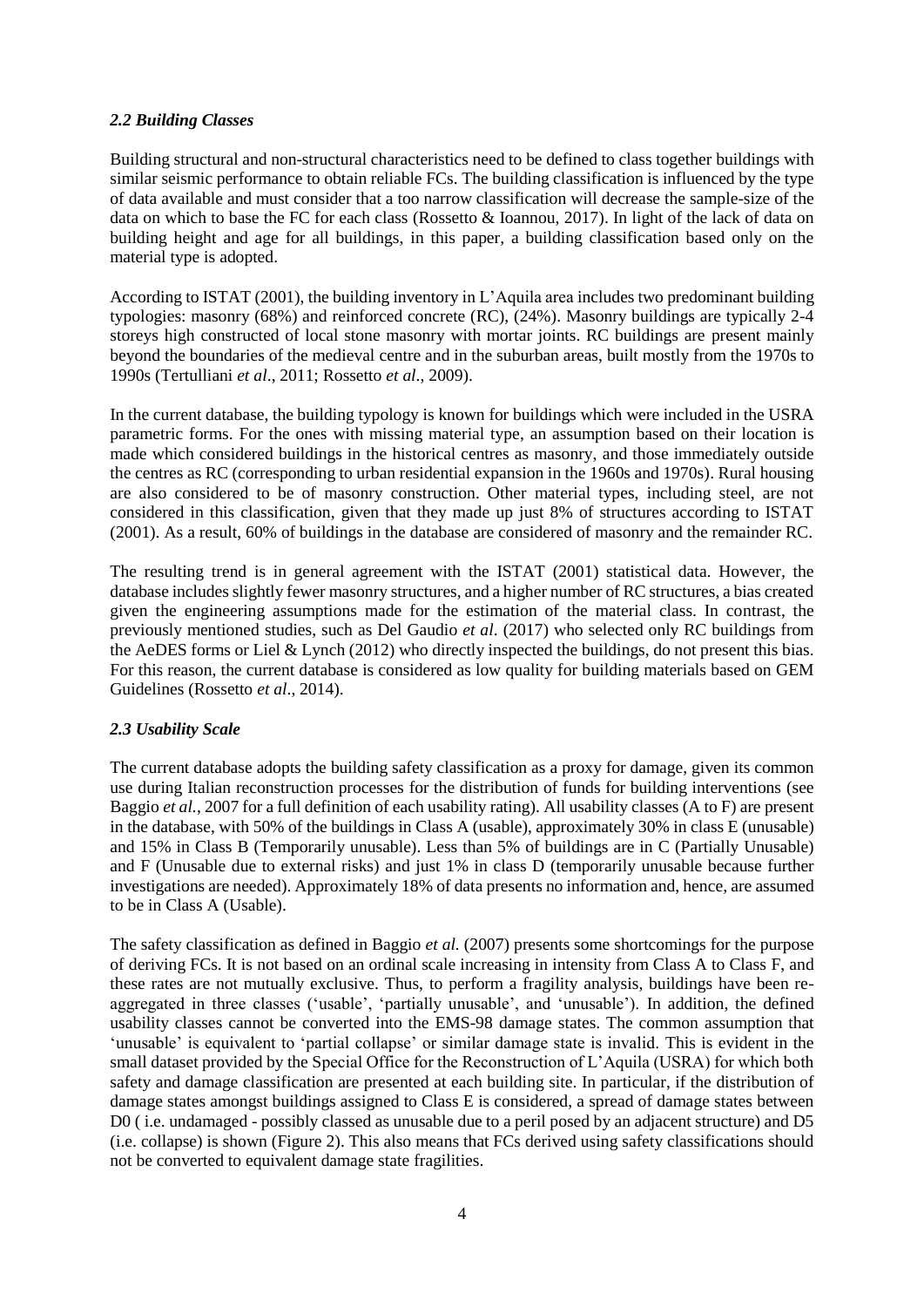

Figure 2. Usability classes E vs Damage State Limits.

# *2.4 Ground Motion Intensity*

The database is completed with ground motion intensities necessary for the derivation of FCs. Despite the availability of PGA shake-maps, multiple GMPEs are used in the current research to assess the impact of ground-motion variability and soil type on empirical fragility.

In particular, Bindi *et al.* (2011), Akkar *et al.* (2014) and Kotha *et al.* (2016) are selected among the numerous relationships available in the literature for the prediction of PGA intensities at each building site given their coherence with the L'Aquila seismic event and tectonic environment. The Joyner-Boore distances employed in these GMPEs are estimated in ArcGIS assuming as fault coordinates and characteristics the ones provided by INGV Database of Individual Seismogenic Sources (DISS Working Group, 2015). Soil type according to Eurocode 8 (CEN, 2004, par. 3.1.2) classification and  $V_{s,30}$  at each building location is added to the geodatabase through the interpretation of microzonation studies carried out in the aftermath of the L'Aquila earthquake (MS-AQ Working Group, 2010). This information is integrated with individual geotechnical inspections [effectuated](http://www.thesaurus.com/browse/effectuated) by professionals for the reconstruction process and provided by the Special Office for the reconstruction of L'Aquila (USRA). For areas not covered by the previous two sources, soil types are classified manually using Italian Geological Map (ISPRA, 2009) as a reference.

The INGV Shakemap in terms of PGA levels [\(http://shakemap.rm.ingv.it/shake/index.html](http://shakemap.rm.ingv.it/shake/index.html)**)** is imported into the current GIS database for comparison. This map has been generated automatically after the event considering an approximation of the  $V_{s,30}$  value according to the national geological map (scale 1:100 000) and then correct with data coming from the National Accelerometric Network (RAN) recording stations (Michelini *et al*., 2008). It is available directly in shapefile format, which facilitates the extrapolation of intensities at each building site and this might explain its extensive adoption in empirical studies (e.g. De Luca *et al*., 2015; Del Gaudio *et al*., 2017). Even though this map is a valuable scientific resource, it reports only a first-order assessment of the experienced ground shaking with PGA levels aggregated in bins of 0.4g, and the INGV itself declines any responsibility for its use.

# **3. EMPIRICAL FRAGILITY ASSESSMENT**

This section of the paper describes in greater detail the empirical fragility assessment of the building stock. First, a brief overview of the different GMPEs implemented in the database is presented. Then, the statistical models adopted are described. Next, the results of an exploratory analysis of the database are reported to examine the relevance of PGA as an IM for the database and to provide a first assessment of the effect of using GMPEs instead of the INGV Shakemap in the derivation of empirical FCs. Lastly, the model which best fits the database is discussed highlighting the influence of the adopted building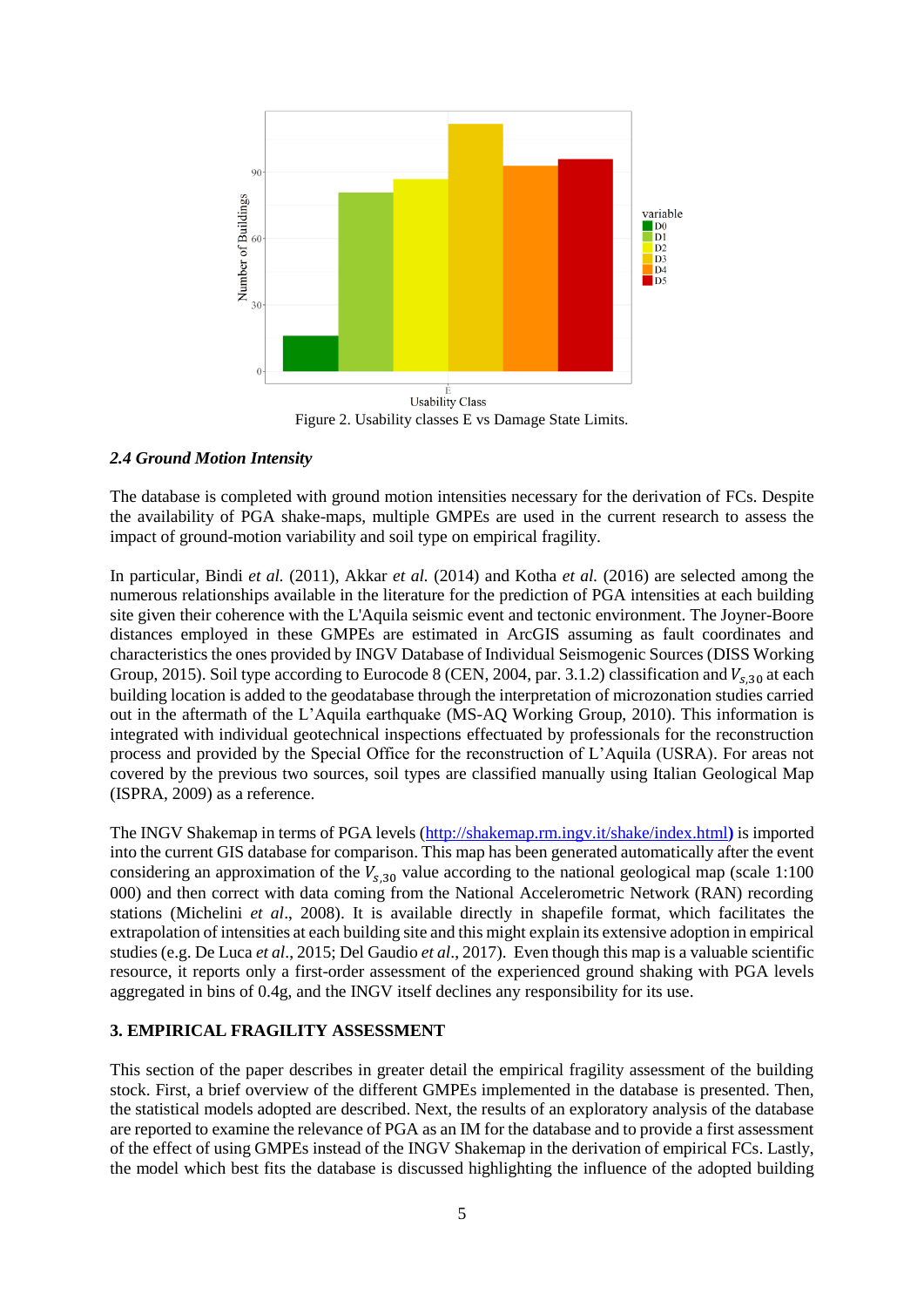classification.

#### *3.1 Ground Motion Prediction Equations*

The ground motion intensity is measured in the present research in terms of PGA and is estimated at the location of each building using both the INGV ShakeMap, as described in the previous section, and three different GMPEs, namely: Bindi *et al.* (2011), Akkar *et al.* (2014) and Kotha *et al.* (2016).

GMPEs proposed by Bindi *et al.* (2011) have been derived using a database of only Italian data with 769 records from 213 Italian seismic events, including the 2009 L'Aquila earthquake. Their use is suggested within 200 km distance range, and for  $M_w$  between 4.1 and 6.9. The functional form of the GMPE (for  $M_w \leq 6.75$ ) is:

$$
log_{10}(Y) = e_1 + F_D(R_{JB}, M_w) + F_M(M_w) + F_S + F_{soft}
$$
\n(1)

where *Y* is the PGA in  $cm/s^2$ ,  $e_1$  is a constant term (=3.672),  $F_D(R_{JB}, M_w)$ ,  $F_M(M_w)$ ,  $F_S$  and  $F_{soft}$ represent the distance function, the magnitude scaling, the site amplification and the style of faulting correction, respectively, given by:

$$
F_D(R_{JB}, M_w) = \left[c_1 + c_2(M_w - M_{ref})log_{10}\left(\sqrt[2]{R_{JB}^2 + h^2/R_{ref}}\right) - c_3\left(\sqrt[2]{R_{JB}^2 + h^2} - R_{ref}\right)\right]
$$
(2)

$$
F_M(M_w) = b_1(M_w - 6.75) + b_2(M_w - 6.75)^2
$$
\n(3)

$$
F_S = s_j C_j \tag{4}
$$

$$
F_{\text{soft}} = f_i E_j \tag{5}
$$

with  $M_{ref} = 5$ ,  $R_{ref} = 1$ ,  $C_i$  dummy variables used to denote the five different Eurocode 8 soil type (CEN, 2004), and  $E_i$  dummy variables used to denote the different fault classes. The values adopted for the other coefficients are:  $c_1 = -1.940$ ,  $c_2 = 0.413$ ,  $h = 10.322$ ,  $c_3 = 1.34 \cdot 10^{-4}$ ,  $b_1 = -0.262$ ,  $b_2 = -0.0707$ ,  $s_A = 0$ ,  $s_B = 0.162$ ,  $s_C = 0.240$ ,  $s_D = 0.105$ ,  $s_E = 0.570$ ,  $f_1 = -5.03 \cdot 10^{-2}$ ,  $f_2 =$ 0.105,  $f_3 = -5.44 \cdot 10^{-2}$  and  $f_4 = 0$ .

GMPEs proposed by Akkar *et al.* (2014) present a more complex functional form. They have been derived using a subset of Reference Database for Seismic Ground-Motion in Europe (RESORCE), which consists of 1041 records from 221 earthquakes from the Mediterranean and Middle East Regions. Their functional form (for  $M_w \le 6.75$ ) is:

$$
ln(Y) = ln(Y_{ref}) + ln[S(V_{s,30}, PGA_{ref})]
$$
\n
$$
(6)
$$

where  $ln(Y_{ref})$  is the reference ground-motion model:

$$
ln(Y_{ref}) = a_1 + a_2(M_w - c_1) + a_3(8.5 - M_w)^2 + [a_4 + a_5(M_w - c_1)]ln\sqrt[2]{R^2 + a_6^2} + a_8F_N + a_9F_R
$$
\n<sup>(7)</sup>

and  $ln[S(V_{s,30},PGA_{ref})]$  is the non-linear site amplification function:

$$
ln[S(V_{s,30}, PGA_{ref})] = \begin{cases} b_1 ln\left(\frac{V_{s,30}}{V_{ref}}\right) + b_2 ln\left[\frac{PGA_{ref} + c(V_{s,30}/V_{ref})^n}{(PGA_{ref} + c)(V_{s,30}/V_{ref})^n}\right], & \text{for } V_{s,30} \le V_{ref} \\ b_1 ln\left[\frac{\min(V_{s,30}, V_{con})}{V_{ref}}\right], & \text{otherwise} \end{cases}
$$
(8)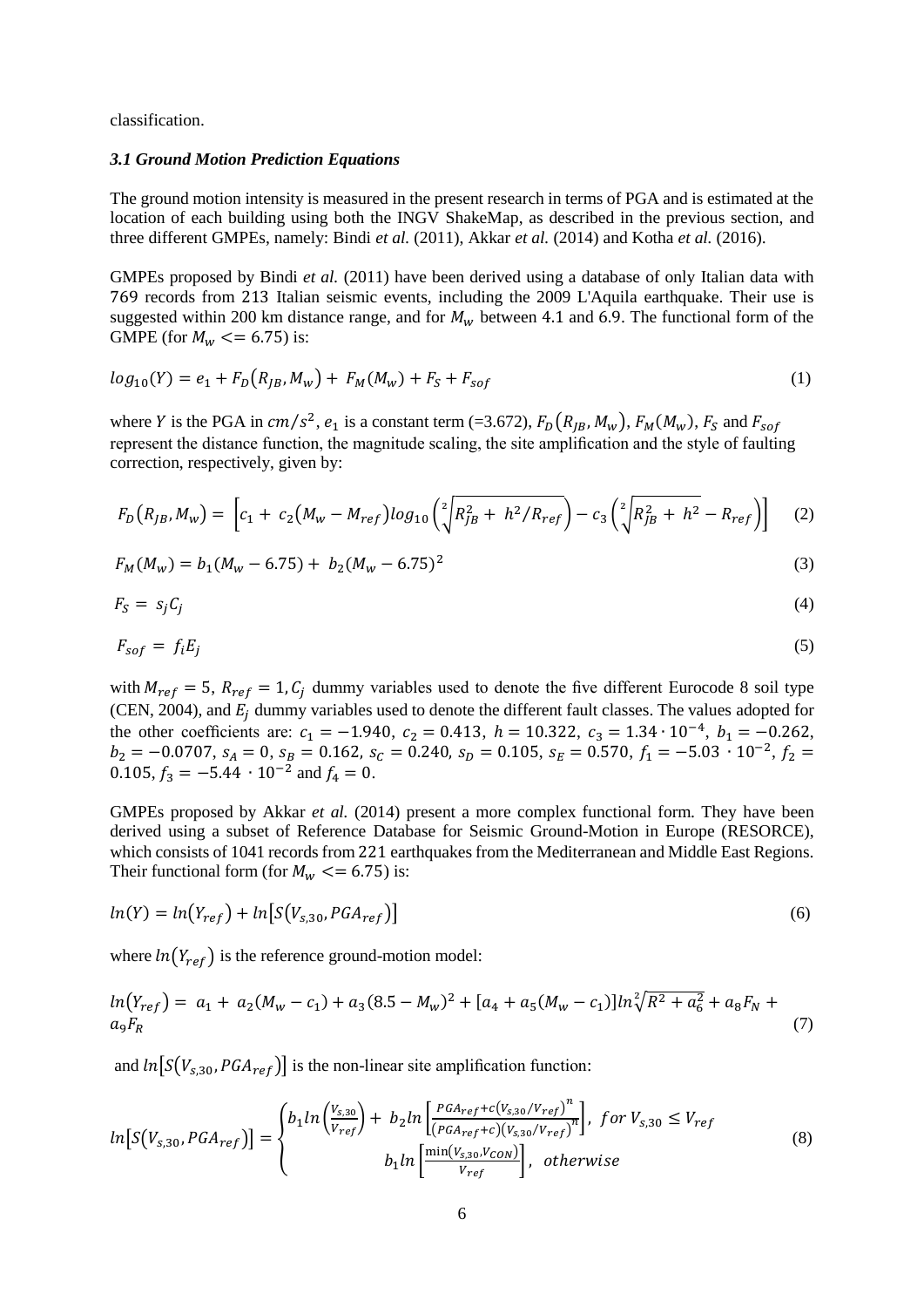In these equations, Y is the ground motion intensity measured in  $g$ ; R is the source-to-site distance measure for which  $R_{IB}$  is admitted;  $F_N$  and  $F_R$  dummy variables used to denote the different fault classes,  $V_{ref}$  and  $V_{CON}$  are the reference  $V_{s,30}$  in the non-linear site model and the limiting  $V_{s,30}$  after which the site amplification is a constant of 750  $m/s$  and 1000  $m/s$ , respectively. The values adopted for the other coefficients are:  $a_8 = -0.1091, a_9 = 0.0937, a_2 = 0.0029, a_5 = 0.2529, a_6 = 0.0029$ 7.5 and  $a7 = -0$ ,  $a1 = 1.85329$ ,  $a3 = -0.02807$ ,  $a4 = -1.23452$ ,  $b1 = -0.4199$ ,  $b_2 =$  $-0.28846$ ,  $c = 2.5$  and  $n = 3.2$ .

Similarly to Akkar *et al.* (2014), GMPEs proposed by Kotha *et al.* (2016) have been derived from a subset of the RESORCE database with 1251 recordings (of which 378 from Italy). However, these relationships differ from the former ones as they take into account regional differences in the ground motion scaling while maintaining a relatively simple functional form close to the one proposed by Bindi *et al.* (2011):

$$
ln(Y) = e_1 + F_D(R_{JB}, M_w) + F_M(M_w) + \delta B_s
$$
\n(9)

where  $F_D(R_{IB}, M_w)$  is the distance scaling component:

$$
F_D(R_{JB}, M_w) = [c_1 + c_2(M - M_{ref})]ln\left[\frac{{}^2 \left(R_{JB}^2 + h^2\right)}{R_{ref}} + (c_3 + \Delta c_{3, Italy})\left(\frac{{}^2 \left(R_{JB}^2 + h^2 - R_{ref}\right)}{R_{LB} + h^2}\right)\right]
$$
(10)

 $F_M(M_w)$  is the magnitude scaling component:

$$
F_M(M_w) = \begin{cases} b_1(M - 6.75) + b_2(M - 6.75)^2, \text{for } M < 6.75\\ b_3(M - 6.75), \text{otherwise} \end{cases} \tag{11}
$$

and  $\delta B_s$  is a random effects component describing the between-station variability:

$$
\delta B_s = (g_1 + \Delta g_{1, Italy}) + (g_2 + \Delta g_{2, Italy}) ln V_{s,30}
$$
\n
$$
(12)
$$

where Y is the ground motion intensity expressed in  $m/s^2$ ,  $M_{ref}$  and  $R_{ref}$  are the reference magnitude and reference  $R_{IB}$  distance set at 5.5 and 1 km respectively. The other regression coefficient are:  $e1 =$ 2.982,  $b_1 = -0.363$ ,  $b_2 = -0.195$ ,  $b_3 = -0.406$ ,  $c_1 = -1.231$ ,  $c_2 = 0.272$ ,  $c_3 = -0.00395$ ,  $h =$ 6.390,  $\Delta c_{3, Italy} = -0.00326$ ,  $g_1 = 1.407$ ,  $g_2 = -0.234$ ,  $\Delta g_{1, Italy} = -0.360$ ,  $\Delta g_{2, Italy} = 0.063$ . Finally, it is noted that these last GMPEs are recommended for distances up to 200km and events of magnitude  $M_w$  ranging from 4.0 to 7.6.

#### *3.2 The statistical model*

In order to examine the importance of the PGA and material typology in predicting the probability of reaching or exceeding a given usability state, a cumulative linear model termed partially ordered probit model is fitted to the data. This model is adopted given that it is found to have provided the best fit elsewhere in the empirical fragility literature.

The model has two components: the random and the systematic component. With regard to the random component, the categorical probability distribution is adopted to determine the probability that building, affected by ground motion intensity *im<sup>j</sup>* will be in one of the three usability states *uci*:

$$
y_{ij} \sim \prod_{i=0}^{n} \frac{m_j!}{y_{ij}!} P(UC = uc_i | im_j)^{y_{ij}}
$$
\n
$$
(13)
$$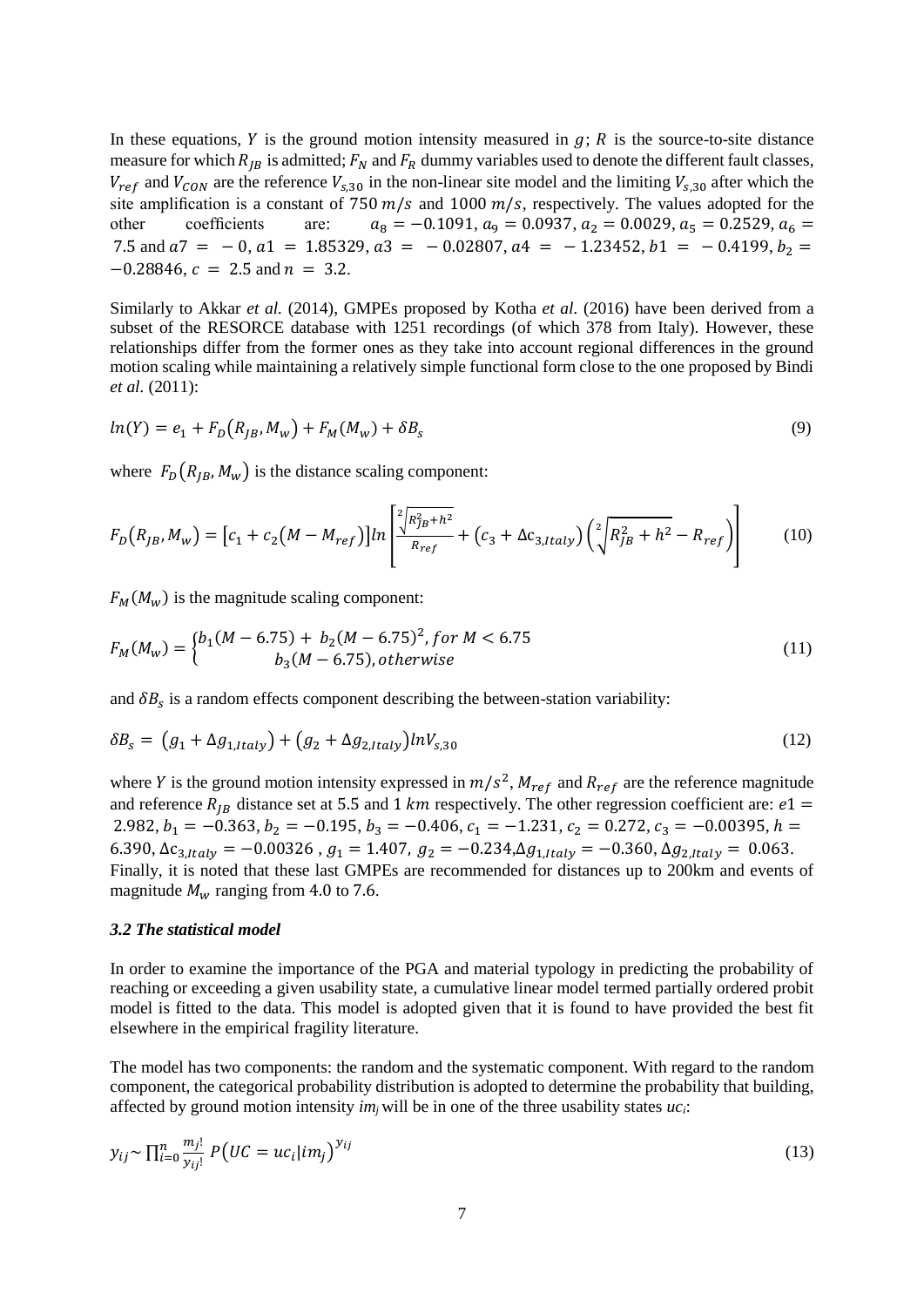The categorical distribution is fully determined by  $P(UC = uc<sub>i</sub>|im<sub>j</sub>)$ , which can be estimated as:

$$
P\big(UC = uc_i | im_j\big) = \begin{cases} 1 - P\big(UC \ge uc_i | im_j\big) & \text{for } i = 0\\ P\big(UC \ge uc_i | im_j\big) - P\big(UC \ge uc_{i+1} | im_j\big) & \text{for } 0 < i < 1\\ P\big(UC \ge uc_i | im_j\big) & \text{for } i < n \end{cases} \tag{14}
$$

Finally, the systematic component is estimated as:

$$
\left(\theta_{0i} + \theta_{1i}\ln(im_j) + \theta_2 class + \theta_3\ln(im_j) class\right)
$$
\n(15)

$$
\Phi^{-1}[P(UC \ge uc_i | im_j)] = \eta \n\begin{cases}\n\theta_{0i} + \theta_{1i} \ln(im_j) + \theta_2 class \\
\theta_{0i} + \theta_{1i} \ln(im_i)\n\end{cases}\n\tag{16}
$$

$$
\theta_{0i} + \theta_{1i} \ln(im_j) \tag{17}
$$

where  $[\theta_{0i}, \theta_{1i}, \theta_2, \theta_3]$  is the vector of the 'true', but unknown parameters of the model;  $\theta_{1i}$  is the slope, and  $\theta_{0i}$  is the intercept of a fragility curve corresponding to  $uc_i$ ;  $\theta_2$  is the parameter for the building class;  $\theta_3$  accounts for the interaction term which increases or decreasing the slope of a fragility curve according to the building class;  $\eta$  is the linear predictor;  $\Phi^{-1}$ [.] is the inverse cumulative standard normal distribution, expressing the probit link function.

Overall, three models of decreasing complexity are considered in this study. Model 1 (M1) accounts for the PGA as well as the building class. For this model, the building class can change both the intercept as well as the slope of the fragility curve for each usability class. To identify the best-fitted model, two less complex expressions of the systematic component are considered. In Model 2 (M2), the interaction term is omitted and only the contributions of PGA and building class on the intercept are accounted for. In Model 3 (M3), the influence of the construction class is omitted altogether, and only the influence of PGA is accounted for. The model that best fits the data is then identified by comparing their Akaike's information criterion (AIC from here on) values. In general, the smaller the AIC value of a model the better its fit. To further explore the goodness-of-fit of the models, likelihood ratio tests are performed. These compare M1, M2 and M3, in order to test whether the addition of more parameters (i.e. the construction material) leads to a better fit.

#### *3.3 Results from the exploratory analysis*

An exploratory analysis according to the model M3 is performed on the data aiming to examine the importance of the PGA in predicting the probability of reaching or exceeding a given usability state. The obtained fragility curves, as well as their 90% intervals, are depicted in Figure 3.

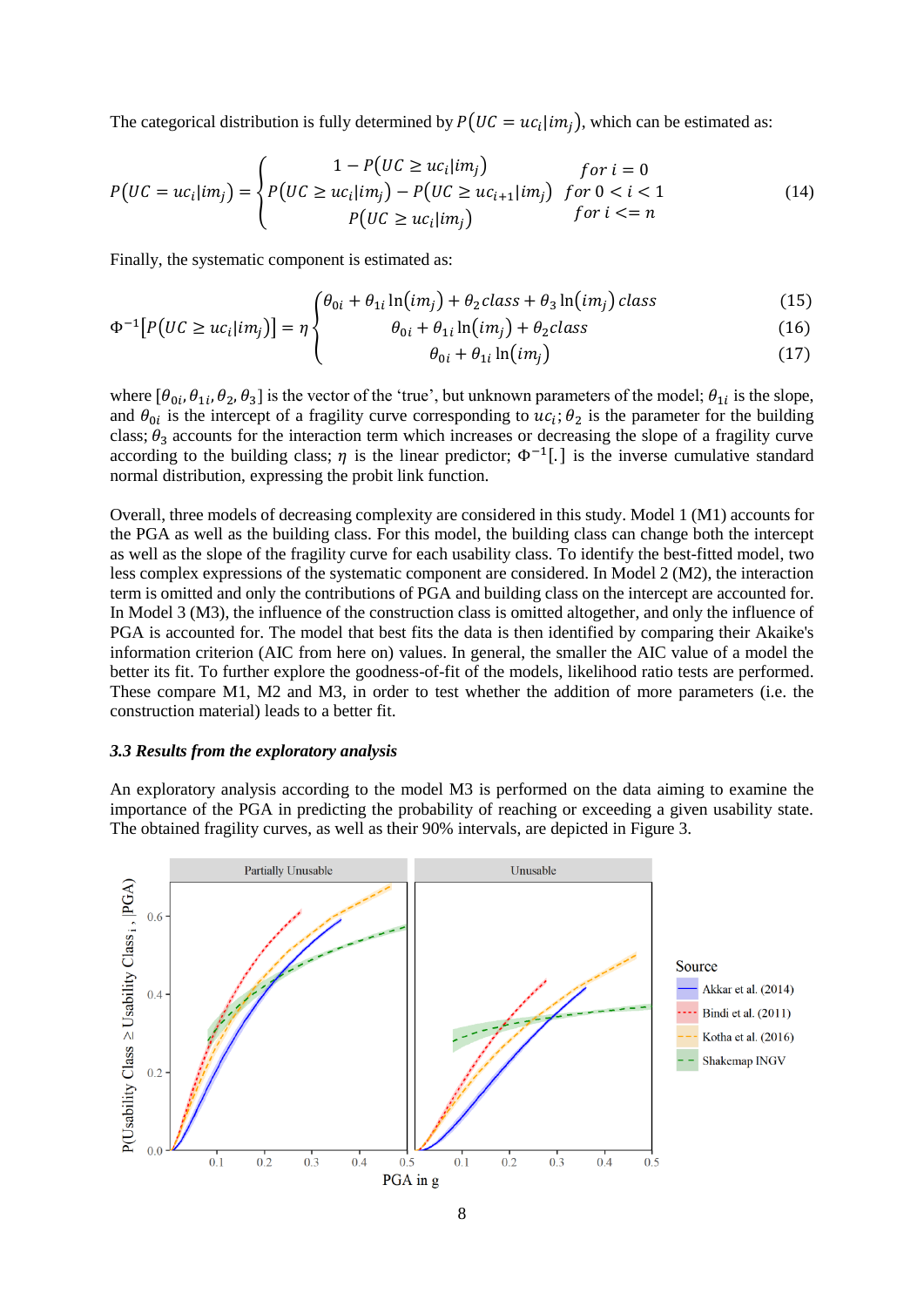Figure 3. Fragility Functions according to GMPEs by Akkar et al. (2014), Bindi et al. (2011), Kotha et al. (2016) and INGV Shakemap.

A significant difference in the FC slope is visible in Figure 3 between the best-estimate FCs for PGA estimated by the three GMPEs and that from the INGV shakemap. This observation suggests that for the former three cases, PGA appears to be an efficient intensity measure which clearly depicts the increase in the partially or totally unusable buildings with increasing IM. The shift of the fragility curve along the IM axis that is observed when different GMPE's are used suggests that the choice of GMPE affects the overall fragility estimate. In particular, the fragility curves estimated by Bindi *et al.* (2011) appear to be shifted to the left for both usability classes, resulting in a higher estimate of fragility. By contrast, use of Akkar *et al.*(2014) results in a lower estimated fragility of the building inventory with the curves mostly shifted to the right. The initial steep curve of these FCs is possibly due to the large number of buildings present in the database that are also associated with low values of PGA.

The estimation of PGA levels using the INGV ShakeMap results in a substantial increase in the flatness of the fragility curves, suggesting that the PGA is no longer an efficient measure of the usability of the building inventory. In particular, this flatness might be due to insufficient data for buildings at higher intensity values of PGA. Also, the INGV shakemap does not allow to take into consideration the peculiarity of L'Aquila. Therefore, even though the adopted GMPEs have not been calibrated with the values of the recording stations, their flexibility in considering the different soil conditions for each building site and their variability of the reported PGA values result in a better fit of the resulting FCs with the building dataset.

The resulting shape can be associated with the specific conditions of the Italian building typology, which are characterised by poor construction techniques and a lack of maintenance (Di Pangrazio & Clemente, 2015). The implication of this is the possibility of buildings being in an unusable or partially unusable class even at extremely low IMs. Finally, it should be noted that due to the use of building-by-building data much narrower confidence intervals are obtained in the current research compared to FC's derived from aggregated data (e.g., Rota *et al.*,2008; Ioannou *et al*., 2008), which typically suffer from substantial over-dispersion.

# *3.4 Results: the best-fitted model*

As far as the best-fitted model is concerned, M1 is identified as the model that fits the data best. Indeed, the AIC values reported in Table 1 for all three models for the four assumptions used in the current study to estimate the PGA level at the location of each building are smaller for model M1.

| <b>Component</b>  |                  | <b>Model</b>   | <b>AIC</b> values |              |              |                 |  |
|-------------------|------------------|----------------|-------------------|--------------|--------------|-----------------|--|
| <b>Random</b>     | <b>Systemati</b> |                | Akkar et al.      | Bindi et al. | Kotha et al. | <b>INGV</b>     |  |
|                   | c.               |                | (2014)            | (2011)       | (2017)       | <b>Shakemap</b> |  |
| Eq.(13) & Eq.(14) | Eq.(15)          | M <sub>1</sub> | 47693.30          | 47735.87     | 47973.27     | 48924.46        |  |
|                   | Eq.(16)          | M <sub>2</sub> | 47850.94          | 47826.54     | 48065.33     | 48938.76        |  |
|                   | Eq.(17)          | M <sub>3</sub> | 49325.39          | 49438.55     | 49608.69     | 50748.86        |  |

Table 1. AIC values.

Model M1, which considers a different slope is seen to fit better the data compared to model M2. Also, models M1 and M2, which consider the additional parameter of the material typology, result in smaller AIC values compared to model M3, suggesting the relevance of introducing an additional parameter for the description of the building stock.

The performance of the best-fitted models also depends on the assumption made for the estimation of the PGA level. FCs derived from GMPEs are seen to provide a better fit to the data than those using the INGV shakemap: the smallest AIC score is achieved by Akkar *et al.* (2014), whereas Bindi *et al.* (2011) are the worst among the different GMPEs selected. Nevertheless, the differences are small and decrease from model M3 to model M1, highlighting the impact of adding a construction material term for the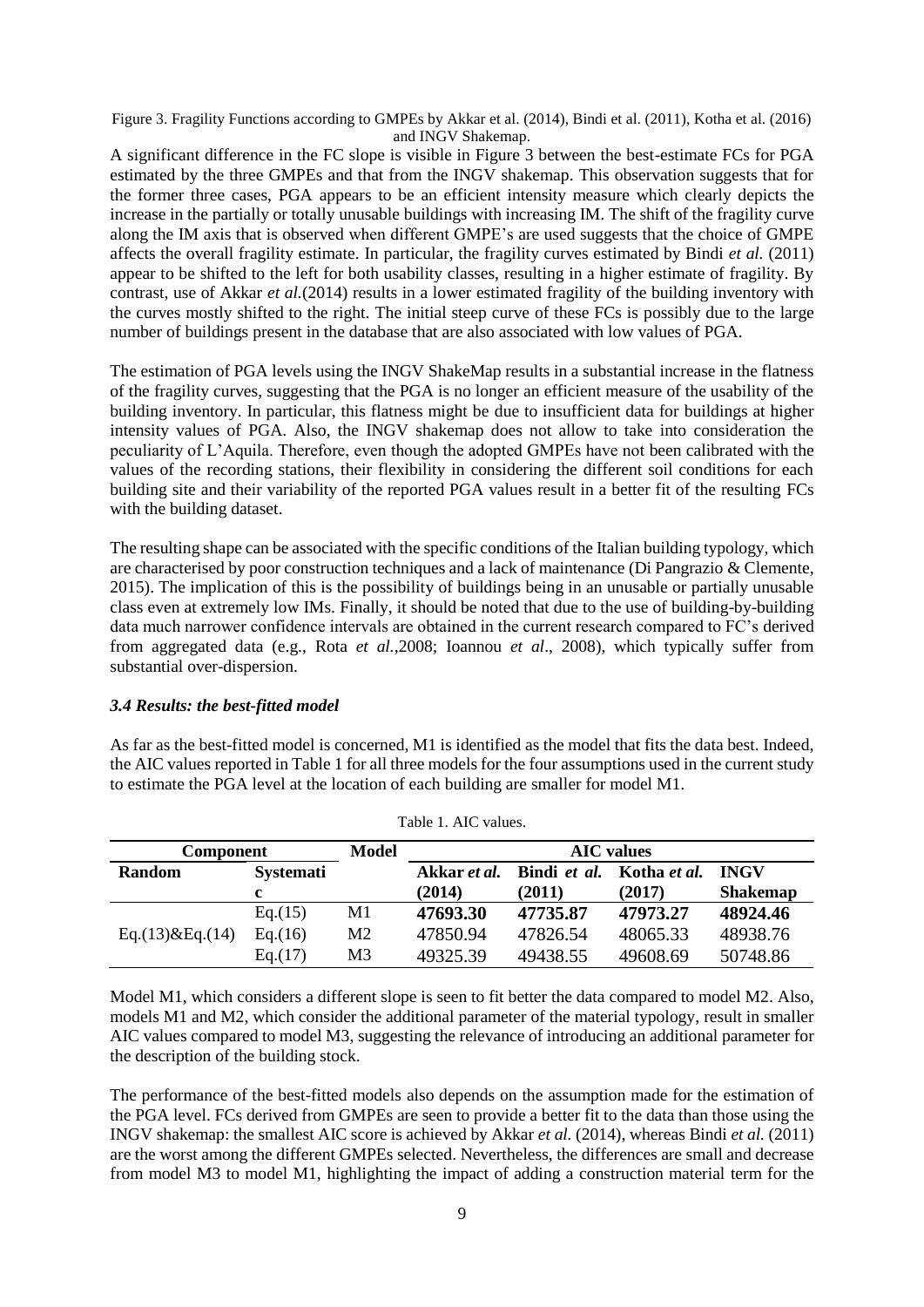better fit of FCs with the building dataset. This means that a better definition of the local site characteristics should not exclude a more detailed building typology classification.

The statistical significance of the construction material is also confirmed by the P-values reported in Table 2. These P-values are always below 0.05, and hence the more complex model fits better the data.

Table 2. Lrtest results.

| Case                 | $\mathbf{M}$ 1 | $\mathbf{M2}$ | M3 | <i>p</i> -value |
|----------------------|----------------|---------------|----|-----------------|
| Akkar et al.         | V              | v             |    | $2.2e-16$       |
|                      |                |               | v  | $2.2e-16$       |
| Bindi et al.         | v              | v             |    | $2.2e-16$       |
|                      |                |               | v  | $2.2e-16$       |
| Kotha <i>et al.</i>  | $\mathbf{V}$   | v             |    | $2.2e-16$       |
|                      |                |               | v  | $2.2e-16$       |
| <b>INGV ShakeMap</b> |                |               |    | 0.0001062       |
|                      |                |               |    | $2.2e-16$       |

Indeed, the construction material strongly affects both the intercept and the slope of the FCs for all cases, as illustrated in Figure 4.



Figure 4. Fragility Functions according to GMPEs by Akkar *et al.* (2014), Bindi *et al.* (2011), Kotha *et al.* (2016) and INGV Shakemap.

Figure 4 shows that when the INGV Shakemap is used for the IM evaluation, the expected trend that masonry structures are more fragile than RC structures is maintained throughout the IM range, which is in-line with existing literature. Instead, when the GMPEs are used for estimating the PGA, in all cases RC structures appear more vulnerable than masonry at low PGA values, whilst masonry structures are more fragile at higher PGA values. Also, for a given IM, the difference between 'unusable' and 'partially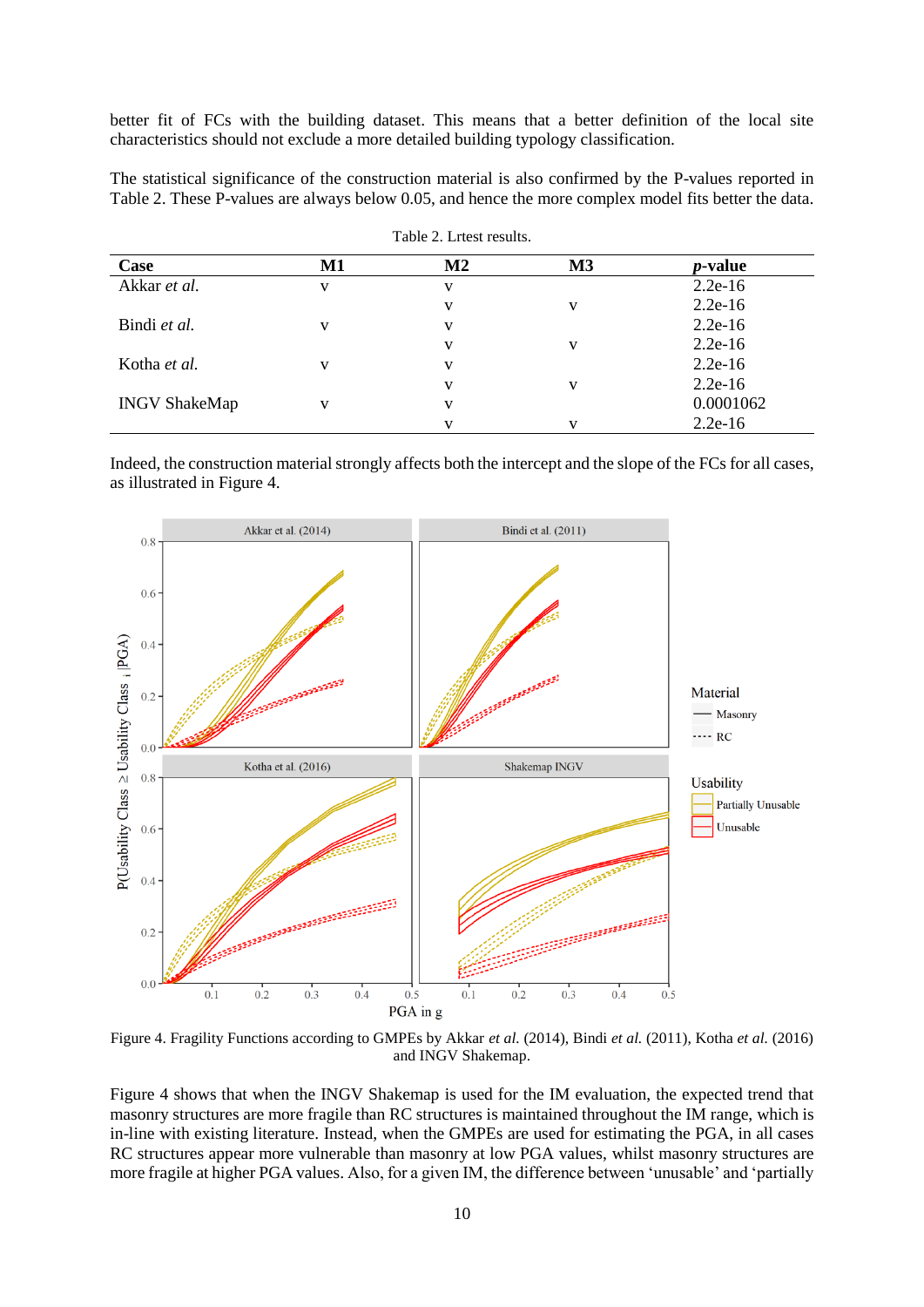usable' is quite narrow, especially for lower PGA values. It is postulated that these trends are due to three possible issues: 1. that PGA is not a good IM for use with mid-rise RC structures that can be affected by the frequency content of the ground motion, 2. Erroneous assumptions have been made to classify buildings by material classes, and 3. Misclassification errors exist in the core database due to biases in the way that masonry and RC buildings were assigned a usability rating. The latter is a particular worry, as demonstrated in Figure 2, as it is seen that a wide range of damage states exist within one usability class, and hence that usability classes are not mutually exclusive.

### **4. CONCLUSIONS**

This study has presented empirical FCs for both masonry and RC buildings derived applying the GEM methodology to 24,911 damaged buildings data from the 2009 L'Aquila earthquake. It first describes the database collected from the USRA parametric forms and the DPC's safety classification map. In this regards, it is shown that the safety classification, which is typically adopted for the allocation of reconstruction funds, can misinterpret structural/non-structural damage. The second part of the study investigates the sensitivity of the derived functions to the ground motion prediction method (i.e. Shakemaps vs GMPE). As expected, the higher variability of PGA levels of the GMPEs, which take into consideration the local soil conditions, results in higher quality FCs, compared to the ones derived from the INGV Shakemap which provide only a first-order approximation of the experienced ground shaking. However, a better-defined building classification system compared to the one here adopted would result in FCs which describe better the building stock. This step could be easily achieved analysing all the parameters included in the USRA database once the reconstruction process will be finished.

### **7. ACKNOWLEDGMENTS**

The authors are grateful to USRA Office and L'Aquila Council for providing usability and damage data. Funding for this research project has been provided by the UK Engineering and Physical Sciences Research Council and the Willis Research Network, through the Urban Sustainability and Resilience Doctoral Training School at University College London.

# **8. REFERENCES**

Akkar, S., Sandıkkaya, M. A., & Bommer, J. J. (2014). Empirical ground-motion models for point-and extendedsource crustal earthquake scenarios in Europe and the Middle East*. Bulletin of Earthquake Engineering*, 12(1), 359-387.

Alexander, D. E. (2010). The L'Aquila earthquake of 6 April 2009 and Italian Government policy on disaster response. *Journal of Natural Resources Policy Research*, 2(4), 325-342.

Baggio, C., Bernardini, A., Colozza, R., Di Pasquale, G., Dolce, M., Goretti, A., Martinelli, A., Orsini, G., Papa, F., Zuccaro, G., Pinto, A.V., Taucer, F. (2007). Field manual for post-earthquake damage and safety assessment and short term countermeasures (AeDES). EUR 22868 EN, Joint Research Centre, ISPRA, Italy

Bindi, D., Pacor, F., Luzi, L., Puglia, R., Massa, M., Ameri, G., & Paolucci, R. (2011). Ground motion prediction equations derived from the Italian strong motion database. *Bulletin of Earthquake Engineering*, 9(6), 1899-1920.

CEN (2004). EN 1998-1, Eurocode 8: Design of structures for earthquake resistance - Part 1: General rules, seismic actions and rules for buildings, *European Committee for Standardization*, Brussels.

Colombi, M., Borzi, B., Crowley, H., Onida, M., Meroni, F., & Pinho, R. (2008). Deriving vulnerability curves using Italian earthquake damage data. *Bulletin of Earthquake Engineering*, 6(3), 485-504.

D'Ayala, D., Spence, R., Oliveira, C., & Pomonis, A. (1997). Earthquake loss estimation for Europe's historic town centres. *Earthquake Spectra*, 13(4), 773-793.

De Luca, F., Verderame, G. M., & Manfredi, G. (2015). Analytical versus observational fragilities: the case of Pettino (L'Aquila) damage data database. *Bulletin of Earthquake Engineering*, 13(4), 1161-1181.

Del Gaudio, C., De Martino, G., Di Ludovico, M., Manfredi, G., Prota, A., Ricci, P., & Verderame, G. M. (2017). Empirical fragility curves from damage data on RC buildings after the 2009 L'Aquila earthquake. *Bulletin of Earthquake Engineering*, 15(4), 1425-1450.